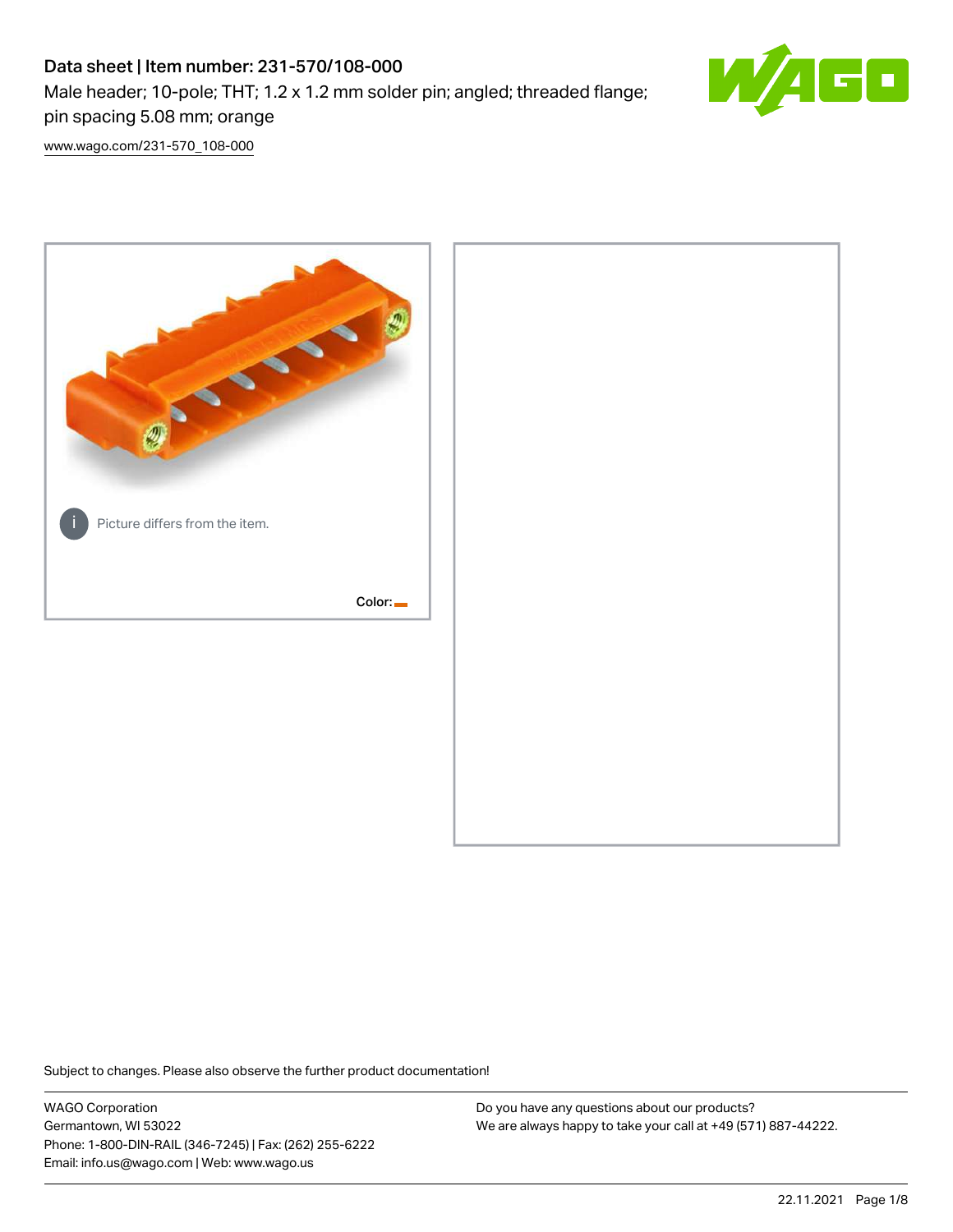

#### Dimensions in mm

 $L_1$  = (pole no. x pin spacing) + 5.4 mm

 $L_2$  = (pole no. x pin spacing) + 10 mm

### Item description

- Horizontal or vertical PCB mounting via straight or angled solder pins
- $\blacksquare$ 1.2 x 1.2 mm solder pins allow nominal current up to 16 A, enhancing stability of shorter headers
- **With coding fingers**

Subject to changes. Please also observe the further product documentation!

WAGO Corporation Germantown, WI 53022 Phone: 1-800-DIN-RAIL (346-7245) | Fax: (262) 255-6222 Email: info.us@wago.com | Web: www.wago.us

Do you have any questions about our products? We are always happy to take your call at +49 (571) 887-44222.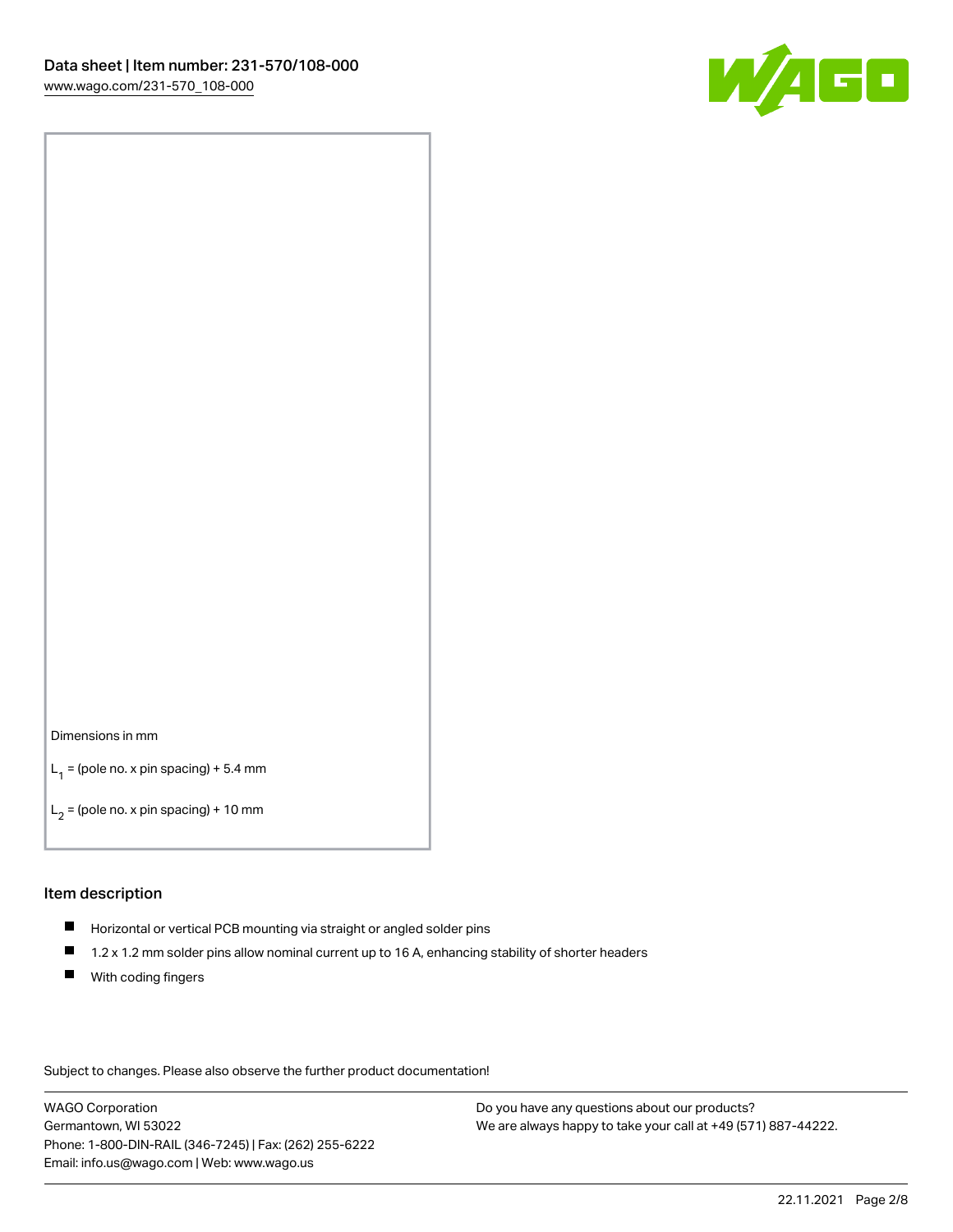

# Data Notes

| Safety information 1 | The <i>MCS – MULTI CONNECTION SYSTEM</i> includes connectors<br>without breaking capacity in accordance with DIN EN 61984. When<br>used as intended, these connectors must not be connected<br>/disconnected when live or under load. The circuit design should<br>ensure header pins, which can be touched, are not live when<br>unmated. |
|----------------------|--------------------------------------------------------------------------------------------------------------------------------------------------------------------------------------------------------------------------------------------------------------------------------------------------------------------------------------------|
| Variants:            | Other pole numbers<br>3.8 mm pin projection for male headers with straight solder pins<br>Gold-plated or partially gold-plated contact surfaces<br>Other versions (or variants) can be requested from WAGO Sales or<br>configured at https://configurator.wago.com/                                                                        |

# Electrical data

# IEC Approvals

| Ratings per                 | IEC/EN 60664-1                                            |
|-----------------------------|-----------------------------------------------------------|
| Rated voltage (III / 3)     | 250 V                                                     |
| Rated surge voltage (III/3) | 4 <sub>k</sub> V                                          |
| Rated voltage (III/2)       | 320 V                                                     |
| Rated surge voltage (III/2) | 4 <sub>k</sub> V                                          |
| Nominal voltage (II/2)      | 630 V                                                     |
| Rated surge voltage (II/2)  | 4 <sub>k</sub> V                                          |
| Rated current               | 16A                                                       |
| Legend (ratings)            | (III / 2) ≙ Overvoltage category III / Pollution degree 2 |

# UL Approvals

| Approvals per                  | UL 1059 |
|--------------------------------|---------|
| Rated voltage UL (Use Group B) | 300 V   |
| Rated current UL (Use Group B) | 15 A    |
| Rated voltage UL (Use Group D) | 300 V   |
| Rated current UL (Use Group D) | 10 A    |

# Ratings per UL

| Rated voltage UL 1977 | 500 V |
|-----------------------|-------|
| Rated current UL 1977 |       |

| <b>WAGO Corporation</b>                                | Do you have any questions about our products?                 |
|--------------------------------------------------------|---------------------------------------------------------------|
| Germantown, WI 53022                                   | We are always happy to take your call at +49 (571) 887-44222. |
| Phone: 1-800-DIN-RAIL (346-7245)   Fax: (262) 255-6222 |                                                               |
| Email: info.us@wago.com   Web: www.wago.us             |                                                               |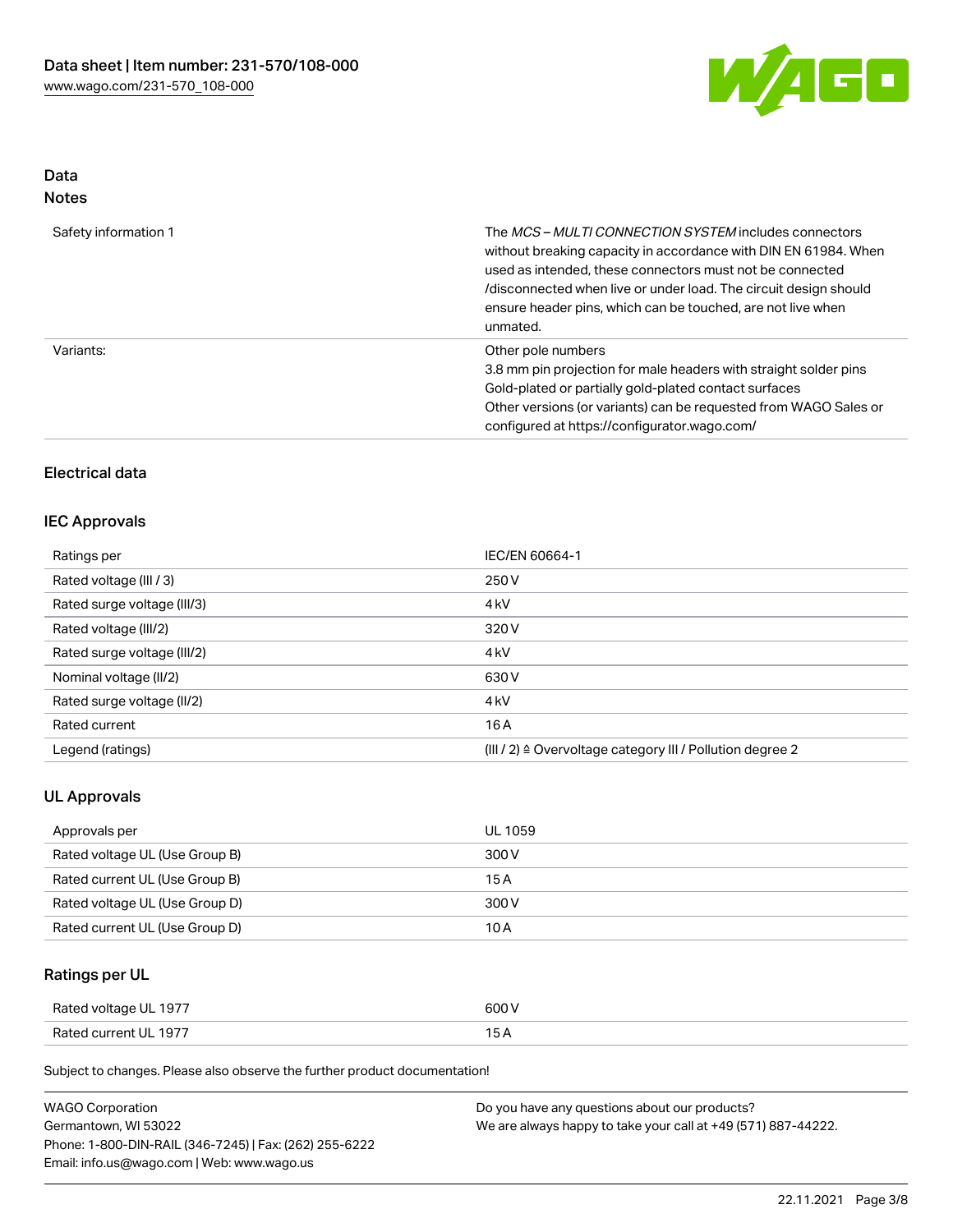

# CSA Approvals

| Approvals per                   | <b>CSA</b>           |
|---------------------------------|----------------------|
| Rated voltage CSA (Use Group B) | 300V                 |
| Rated current CSA (Use Group B) | 15A                  |
| Rated voltage CSA (Use Group D) | 300 V                |
| Rated current CSA (Use Group D) | 10A                  |
| <b>Connection data</b>          |                      |
| Total number of potentials      | 10                   |
| Number of connection types      | 1                    |
| Number of levels                | 1                    |
| <b>Connection 1</b>             |                      |
| Number of poles                 | 10                   |
| Physical data                   |                      |
| Pin spacing                     | 5.08 mm / 0.2 inch   |
| Width                           | 60.8 mm / 2.394 inch |
| Height                          | 12.2 mm / 0.48 inch  |
| Height from the surface         | 8.4 mm / 0.331 inch  |
| Depth                           | 12 mm / 0.472 inch   |
|                                 |                      |

| Solder pin length                    | 3.8 mm                   |
|--------------------------------------|--------------------------|
| Solder pin dimensions                | $1.2 \times 1.2$ mm      |
| Drilled hole diameter with tolerance | 1.7 <sup>(+0.1)</sup> mm |

# Plug-in connection

| Contact type (pluggable connector) | Male connector/plug |
|------------------------------------|---------------------|
| Connector (connection type)        | for PCB             |
| Mismating protection               | No                  |
| Mating direction to the PCB        | 0°                  |
| Locking of plug-in connection      | Threaded flange     |

# PCB contact

| <b>PCB Contact</b>     | 1 O I                                    |
|------------------------|------------------------------------------|
| Solder pin arrangement | over the entire male connector (in-line) |

| <b>WAGO Corporation</b>                                | Do you have any questions about our products?                 |
|--------------------------------------------------------|---------------------------------------------------------------|
| Germantown. WI 53022                                   | We are always happy to take your call at +49 (571) 887-44222. |
| Phone: 1-800-DIN-RAIL (346-7245)   Fax: (262) 255-6222 |                                                               |
| Email: info.us@wago.com   Web: www.wago.us             |                                                               |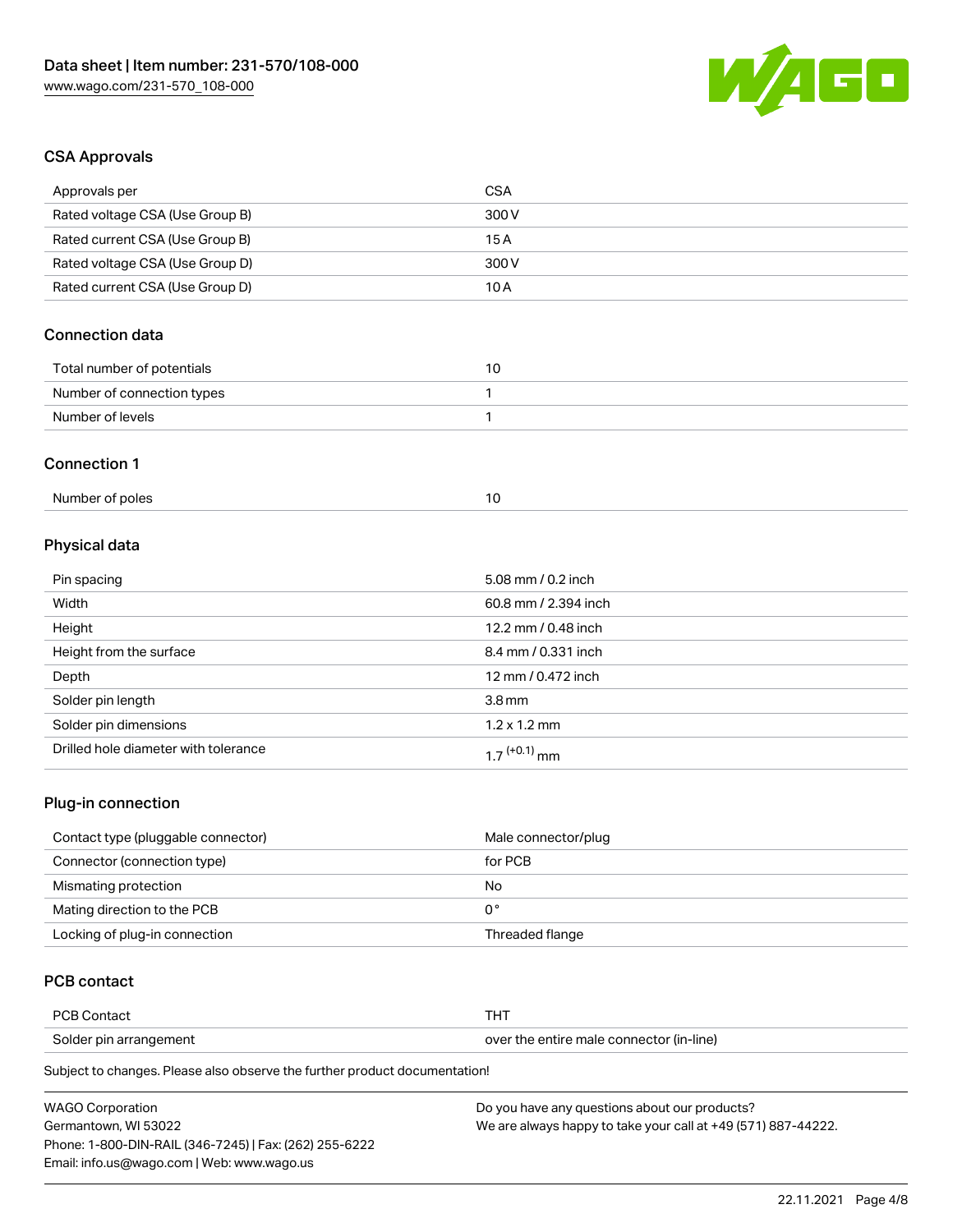

Number of solder pins per potential 1

# Material data

| Color                       | orange                                 |
|-----------------------------|----------------------------------------|
| Material group              |                                        |
| Insulation material         | Polyamide (PA66)                       |
| Flammability class per UL94 | V <sub>0</sub>                         |
| Contact material            | Electrolytic copper (E <sub>Cu</sub> ) |
| Contact plating             | tin-plated                             |
| Fire load                   | $0.068$ MJ                             |
| Weight                      | 4.5 <sub>g</sub>                       |

## Environmental requirements

Limit temperature range  $-60...+100 °C$ 

## Commercial data

| Product Group         | 3 (Multi Conn. System) |
|-----------------------|------------------------|
| PU (SPU)              | 100 Stück              |
| Packaging type        | box                    |
| Country of origin     | PL                     |
| <b>GTIN</b>           | 4045454845452          |
| Customs tariff number | 8536694040             |

## Approvals / Certificates

#### Country specific Approvals

| Logo                | Approval                                     | <b>Additional Approval Text</b> | Certificate<br>name |
|---------------------|----------------------------------------------|---------------------------------|---------------------|
|                     | <b>CB</b><br><b>DEKRA Certification B.V.</b> | IEC 61984                       | NL-39756            |
|                     | <b>CSA</b><br>DEKRA Certification B.V.       | C <sub>22.2</sub>               | 1466354             |
| EMA<br><b>INEUR</b> | <b>KEMA/KEUR</b><br>DEKRA Certification B.V. | EN 61984                        | 2190761.01          |

| <b>WAGO Corporation</b>                                | Do you have any questions about our products?                 |
|--------------------------------------------------------|---------------------------------------------------------------|
| Germantown, WI 53022                                   | We are always happy to take your call at +49 (571) 887-44222. |
| Phone: 1-800-DIN-RAIL (346-7245)   Fax: (262) 255-6222 |                                                               |
| Email: info.us@wago.com   Web: www.wago.us             |                                                               |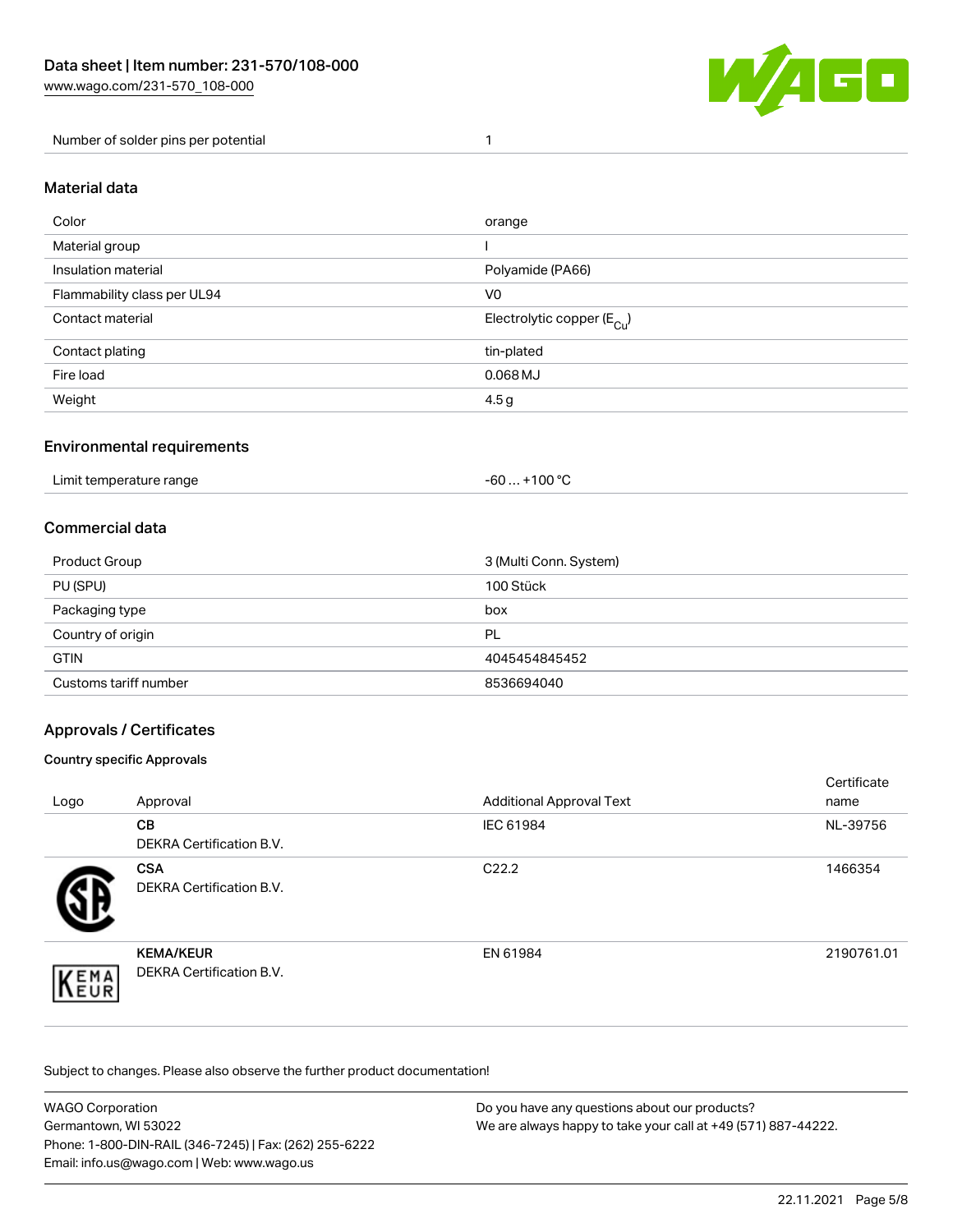

#### Ship Approvals

| Logo          | Approval            | <b>Additional Approval Text</b> | Certificate<br>name |
|---------------|---------------------|---------------------------------|---------------------|
|               | BV                  | IEC 60998                       | 11915/D0            |
| <b>BUREAU</b> | Bureau Veritas S.A. |                                 | BV                  |

#### UL-Approvals

|      |                                |                                 | Certificate |
|------|--------------------------------|---------------------------------|-------------|
| Logo | Approval                       | <b>Additional Approval Text</b> | name        |
|      | UR                             | <b>UL 1059</b>                  | E45172      |
| J    | Underwriters Laboratories Inc. |                                 |             |

# **Counterpart**

# Item no.231-310/107-000

1-conductor female connector; CAGE CLAMP®; 2.5 mm²; Pin spacing 5.08 mm; 10-pole; Screw flange; 2,50 mm²; orange [www.wago.com/231-310](https://www.wago.com/231-310/107-000) [/107-000](https://www.wago.com/231-310/107-000)

## Optional accessories

#### Coding

| Intermediate plate |                                                                  |                      |  |
|--------------------|------------------------------------------------------------------|----------------------|--|
| A. Ja              | ltem no.: 231-500<br>Spacer; for formation of groups; light gray | www.wago.com/231-500 |  |
| Coding             |                                                                  |                      |  |
| <b>COLLEGE</b>     | Item no.: 231-129<br>Coding key; snap-on type; light gray        | www.wago.com/231-129 |  |

# Downloads Documentation

| <b>Additional Information</b> |            |        |          |
|-------------------------------|------------|--------|----------|
| Technical explanations        | 2019 Apr 3 | pdf    | Download |
|                               |            | 2.0 MB |          |

| <b>WAGO Corporation</b>                                | Do you have any questions about our products?                 |
|--------------------------------------------------------|---------------------------------------------------------------|
| Germantown, WI 53022                                   | We are always happy to take your call at +49 (571) 887-44222. |
| Phone: 1-800-DIN-RAIL (346-7245)   Fax: (262) 255-6222 |                                                               |
| Email: info.us@wago.com   Web: www.wago.us             |                                                               |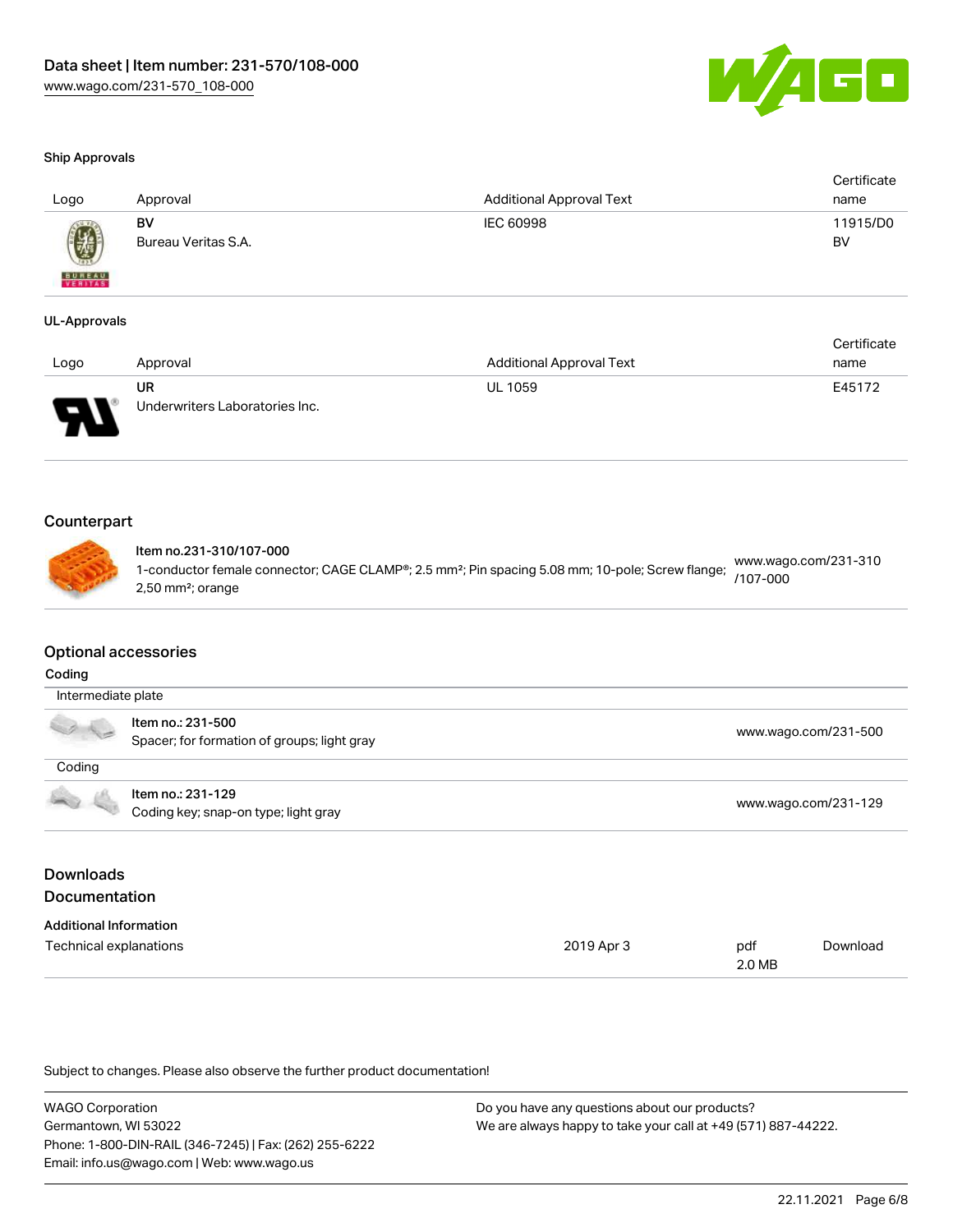### CAD files

### PCB Design

Symbol and Footprint 231-570/108-000

CAx data for your PCB design, consisting of "schematic symbols and PCB footprints", allow easy integration of the WAGO component into your development environment.

#### Supported formats:

- $\blacksquare$ Accel EDA 14 & 15
- $\blacksquare$ Altium 6 to current version
- $\blacksquare$ Cadence Allegro
- $\blacksquare$ **DesignSpark**
- $\blacksquare$ Eagle Libraries
- $\blacksquare$ KiCad
- $\blacksquare$ Mentor Graphics BoardStation
- $\blacksquare$ Mentor Graphics Design Architect
- $\blacksquare$ Mentor Graphics Design Expedition 99 and 2000
- $\blacksquare$ OrCAD 9.X PCB and Capture
- $\blacksquare$ PADS PowerPCB 3, 3.5, 4.X, and 5.X
- $\blacksquare$ PADS PowerPCB and PowerLogic 3.0
- $\blacksquare$ PCAD 2000, 2001, 2002, 2004, and 2006
- $\blacksquare$ Pulsonix 8.5 or newer
- $\blacksquare$ STL
- $\blacksquare$ 3D STEP
- $\blacksquare$ TARGET 3001!
- П View Logic ViewDraw
- $\blacksquare$ Quadcept

CAE data

- $\blacksquare$ Zuken CadStar 3 and 4
- $\blacksquare$ Zuken CR-5000 and CR-8000

Email: info.us@wago.com | Web: www.wago.us

PCB Component Libraries (EDA), PCB CAD Library Ultra Librarian

| ZUKEN Portal 231-570/108-000                                               |                                                               | URL | Download |
|----------------------------------------------------------------------------|---------------------------------------------------------------|-----|----------|
| CAD data                                                                   |                                                               |     |          |
| 2D/3D Models 231-570/108-000                                               |                                                               | URL | Download |
| Subject to changes. Please also observe the further product documentation! |                                                               |     |          |
| <b>WAGO Corporation</b>                                                    | Do you have any questions about our products?                 |     |          |
| Germantown, WI 53022                                                       | We are always happy to take your call at +49 (571) 887-44222. |     |          |
| Phone: 1-800-DIN-RAIL (346-7245)   Fax: (262) 255-6222                     |                                                               |     |          |

URL [Download](https://www.wago.com/global/d/UltraLibrarian_URLS_231-570_108-000)